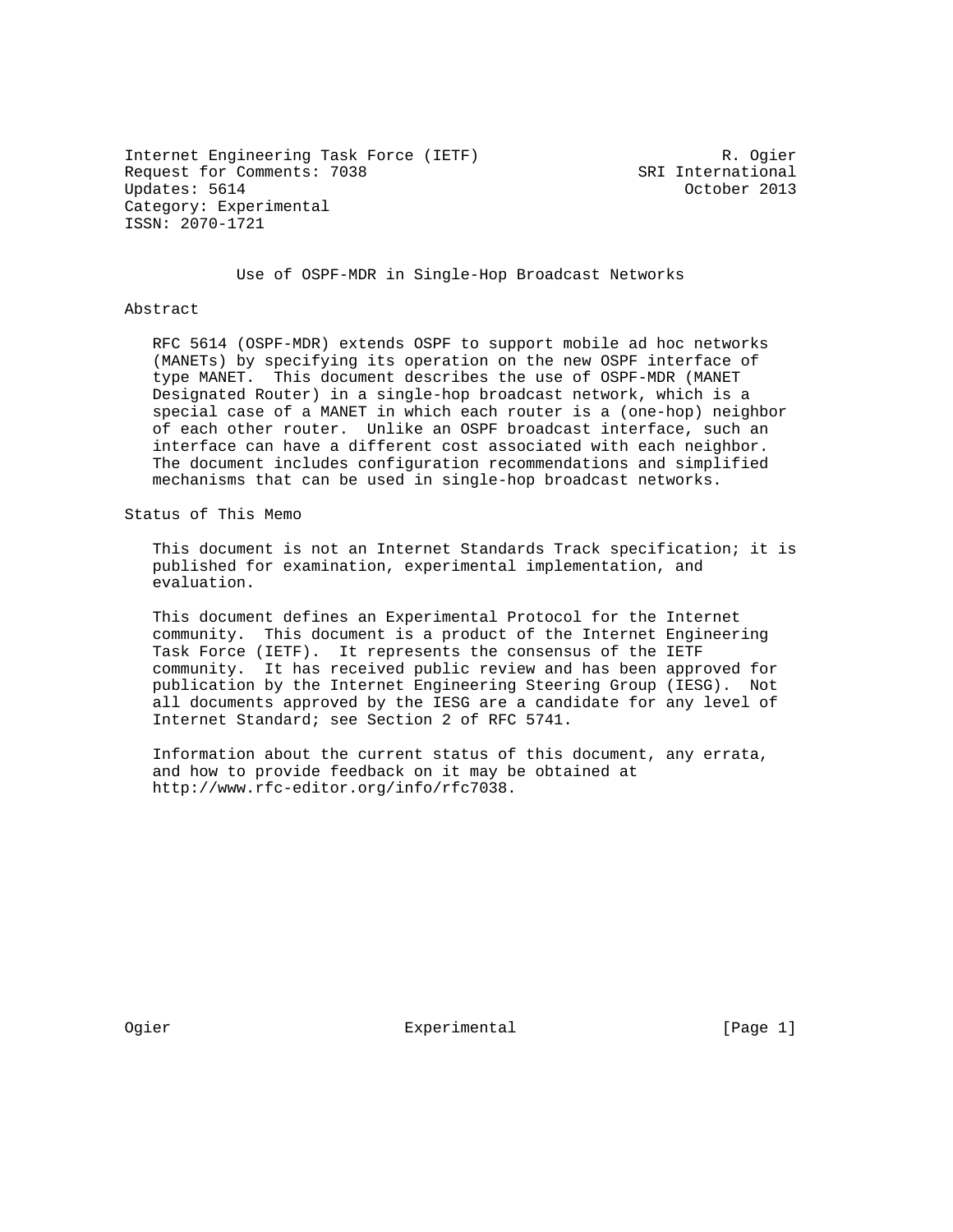Copyright Notice

 Copyright (c) 2013 IETF Trust and the persons identified as the document authors. All rights reserved.

 This document is subject to BCP 78 and the IETF Trust's Legal Provisions Relating to IETF Documents (http://trustee.ietf.org/license-info) in effect on the date of publication of this document. Please review these documents carefully, as they describe your rights and restrictions with respect to this document. Code Components extracted from this document must include Simplified BSD License text as described in Section 4.e of the Trust Legal Provisions and are provided without warranty as described in the Simplified BSD License.

1. Introduction

 OSPF-MDR [RFC5614] specifies an extension of OSPF [RFC2328, RFC5340] to support mobile ad hoc networks (MANETs) by specifying its operation on the new OSPF interface of type MANET. OSPF-MDR generalizes the Designated Router (DR) to a connected dominating set (CDS) consisting of a typically small subset of routers called MANET Designated Routers (MDRs). Similarly, the Backup Designated Router (BDR) is generalized to a subset of routers called Backup MDRs (BMDRs). MDRs achieve scalability in MANETs similar to the way DRs achieve scalability in broadcast networks:

- o MDRs have primary responsibility for flooding the Link State Advertisements (LSAs). Backup MDRs provide backup flooding when MDRs temporarily fail.
- o MDRs allow the number of adjacencies to be dramatically reduced by requiring adjacencies to be formed only between MDR/BMDR routers and their neighbors.

In addition, OSPF-MDR has the following features:

- o MDRs and BMDRs are elected based on information obtained from modified Hello packets received from neighbors.
- o If adjacency reduction is used (the default), adjacencies are formed between MDRs so as to form a connected subgraph. An option (AdjConnectivity = 2) allows for additional adjacencies to be formed between MDRs/BMDRs to produce a biconnected subgraph.
- o Each non-MDR router becomes adjacent with an MDR called its Parent, and optionally (if AdjConnectivity = 2) becomes adjacent with another MDR or BMDR called its Backup Parent.

Ogier **Experimental** Experimental [Page 2]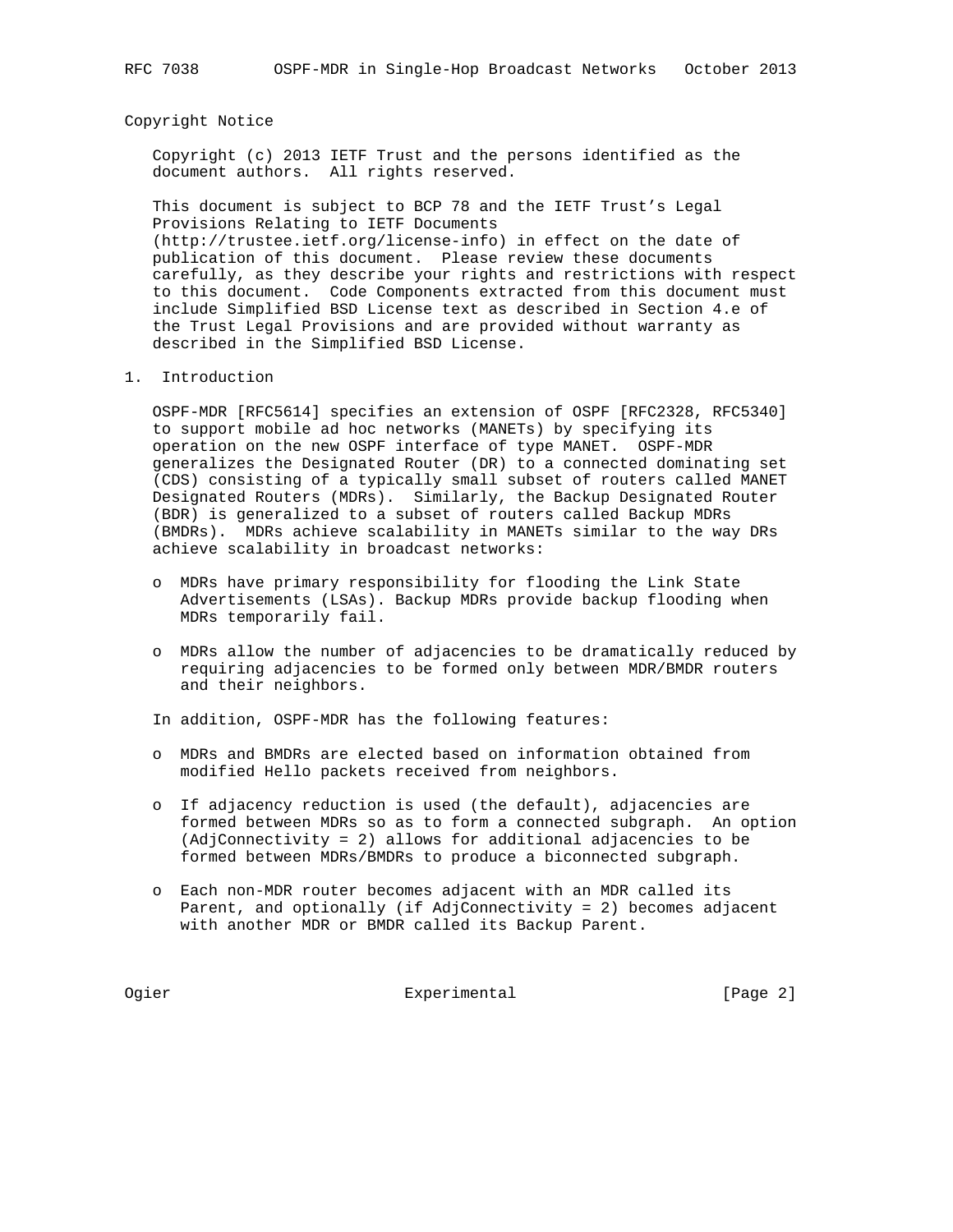- o Each router advertises connections to its neighbor routers as point-to-point links in its router-LSA. Network-LSAs are not used.
- o In addition to full-topology LSAs, partial-topology LSAs may be used to reduce the size of router-LSAs. Such LSAs are formatted as standard LSAs, but advertise links to only a subset of neighbors.
- o Optionally, differential Hellos can be used, which reduce overhead by reporting only changes in neighbor states.

 This document describes the use of OSPF-MDR in a single-hop broadcast network, which is a special case of a MANET in which each router is a (one-hop) neighbor of each other router. An understanding of [RFC5614] is assumed. Unlike an OSPF broadcast interface, such an interface can have a different cost associated with each neighbor. An example use case is when the underlying radio system performs layer-2 routing but has a different number of (layer-2) hops to (layer-3) neighbors.

 The rationale for using this interface type for single-hop broadcast networks, instead of a broadcast interface type, is to represent the underlying network in a point-to-multipoint manner, allowing each router to advertise different costs to different neighbors in its router-LSA. In this sense, this document shows how the OSPF-MDR interface type can be configured (and simplified if desired) to achieve the same goals as the OSPF Hybrid Broadcast and Point-to-Multipoint interface type [RFC6845].

 Section 2 describes the operation of OSPF-MDR in a single-hop broadcast network with recommended parameter settings. Section 3 describes an alternative procedure that may be used to decide which neighbors on a single-hop broadcast network to advertise in the router-LSA. Section 4 describes a simplified version of the MDR selection algorithm for single-hop networks.

 The alternative procedure of Section 3 and the simplified algorithm of Section 4 are optional and MUST NOT be used if it is possible for two routers in the network to be more than one hop from each other.

## 1.1. Terminology

 The key words "MUST", "MUST NOT", "REQUIRED", "SHALL", "SHALL NOT", "SHOULD", "SHOULD NOT", "RECOMMENDED", "MAY", and "OPTIONAL" in this document are to be interpreted as described in [RFC2119].

Ogier **Experimental** [Page 3]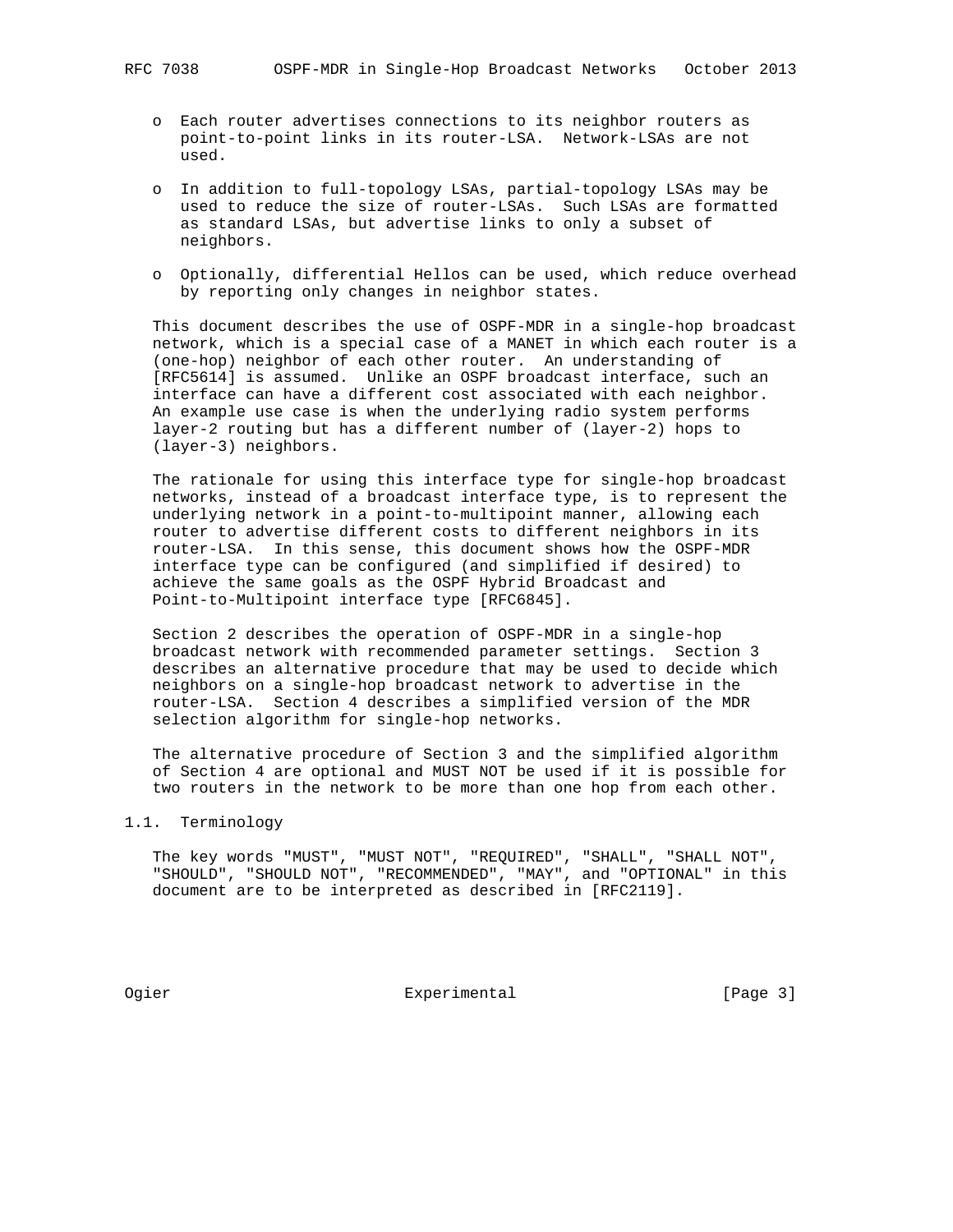2. Operation in a Single-Hop Broadcast Network

 When OSPF-MDR is used in a single-hop broadcast network, the following parameter settings and options (defined in [RFC5614]) should be used:

- o AdjConnectivity SHOULD be equal to 2 (biconnected); this provides the smoothest transition when one router replaces another as MDR, since the set of adjacencies forms a biconnected network that remains connected during the transition.
- o AdjConnectivity MAY be equal to 1 (uniconnected), resulting in a slightly less smooth transition, since adjacencies must be formed between the new MDR and all of its neighbors.
- o AdjConnectivity SHOULD NOT be equal to 0 (full topology), since this requires adjacencies to be formed between all pairs of routers, adding unnecessary message overhead.
- o An adjacency SHOULD be eliminated if neither the router nor the neighbor is an MDR or BMDR (see Section 7.3 of [RFC5614]).
- o LSAFullness MUST be equal to 4 or 5 if full-topology LSAs are required. (The value 5 is defined in Section 3 of this document.)
- o LSAFullness MAY be equal to 1 (min-cost LSAs) if full-topology LSAs are not required. This option reduces the number of advertised links while still providing shortest paths.

 If AdjConnectivity equals 1 or 2 and full-topology LSAs are used, OSPF-MDR running on a single-hop broadcast network has the following properties:

- o A single MDR is selected, which becomes adjacent with every other router, as in an OSPF broadcast network.
- o Two BMDRs are selected. This occurs because the MDR selection algorithm ensures that the MDR/BMDR backbone is biconnected. If AdjConnectivity = 2, every non-MDR/BMDR router becomes adjacent with one of the BMDRs in addition to the MDR.
- o When all adjacencies are fully adjacent, the router-LSA for each router includes point-to-point (type 1) links to all bidirectional neighbors (in state 2-Way or greater).

Ogier **Experimental** Experimental [Page 4]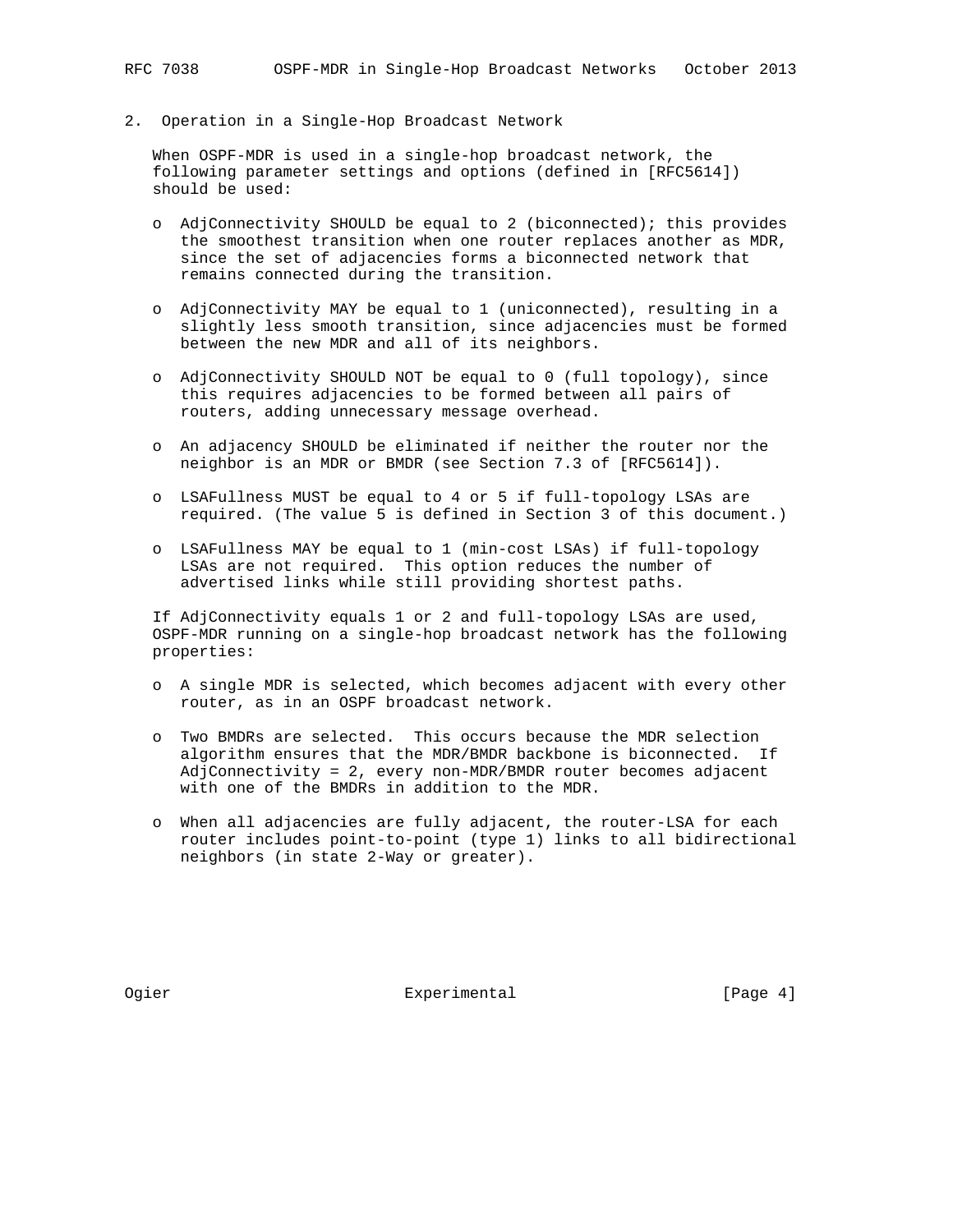## 3. Originating Router-LSAs

 A router running OSPF-MDR with LSAFullness = 4 includes in its router-LSA point-to-point (type 1) links for all fully adjacent neighbors, and for all bidirectional neighbors that are routable. A neighbor is routable if the SPF calculation has produced a route to the neighbor and a flexible quality condition is satisfied.

 This section describes an alternative procedure that MAY be used instead of the procedure described in Section 6 of [RFC5614], to decide which neighbors on a single-hop broadcast network to advertise in the router-LSA. The alternative procedure will correspond to LSAFullness = 5, and is interoperable with the other choices for LSAFullness. This procedure avoids the need to check whether a neighbor is routable, and thus avoids having to update the set of routable neighbors.

 If LSAFullness = 5, then the Selected Advertised Neighbor Set (SANS) is the same as specified for LSAFullness = 4, and the following steps are performed instead of the first paragraph of Section 9.4 in [RFC5614].

- (1) The MDR includes in its router-LSA a point-to-point (type 1) link for each fully adjacent neighbor. (Note that the MDR becomes adjacent with all of its neighbors.)
- (2) Each non-MDR router includes in its router-LSA a point-to-point link for each fully adjacent neighbor, and, if the router is fully adjacent with the MDR, for each bidirectional neighbor j such that the MDR's router-LSA includes a link to j.

 To provide rationale for the above procedure, let i and j be two non-MDR routers. Since the SPF calculation (Section 16.1 of [RFC2328]) allows router i to use router j as a next hop only if router j advertises a link back to router i, routers i and j must both advertise a link to each other in their router-LSAs before either can use the other as a next hop. Therefore, the above procedure for non-MDR routers (Step 2) implies there must exist a path of fully adjacent links between i and j (via the MDR) in both directions before this can happen. The above procedure for non-MDR routers is similar to one described in Section 4.6 of [RFC6845] for non-DR routers.

Ogier **Experimental** [Page 5]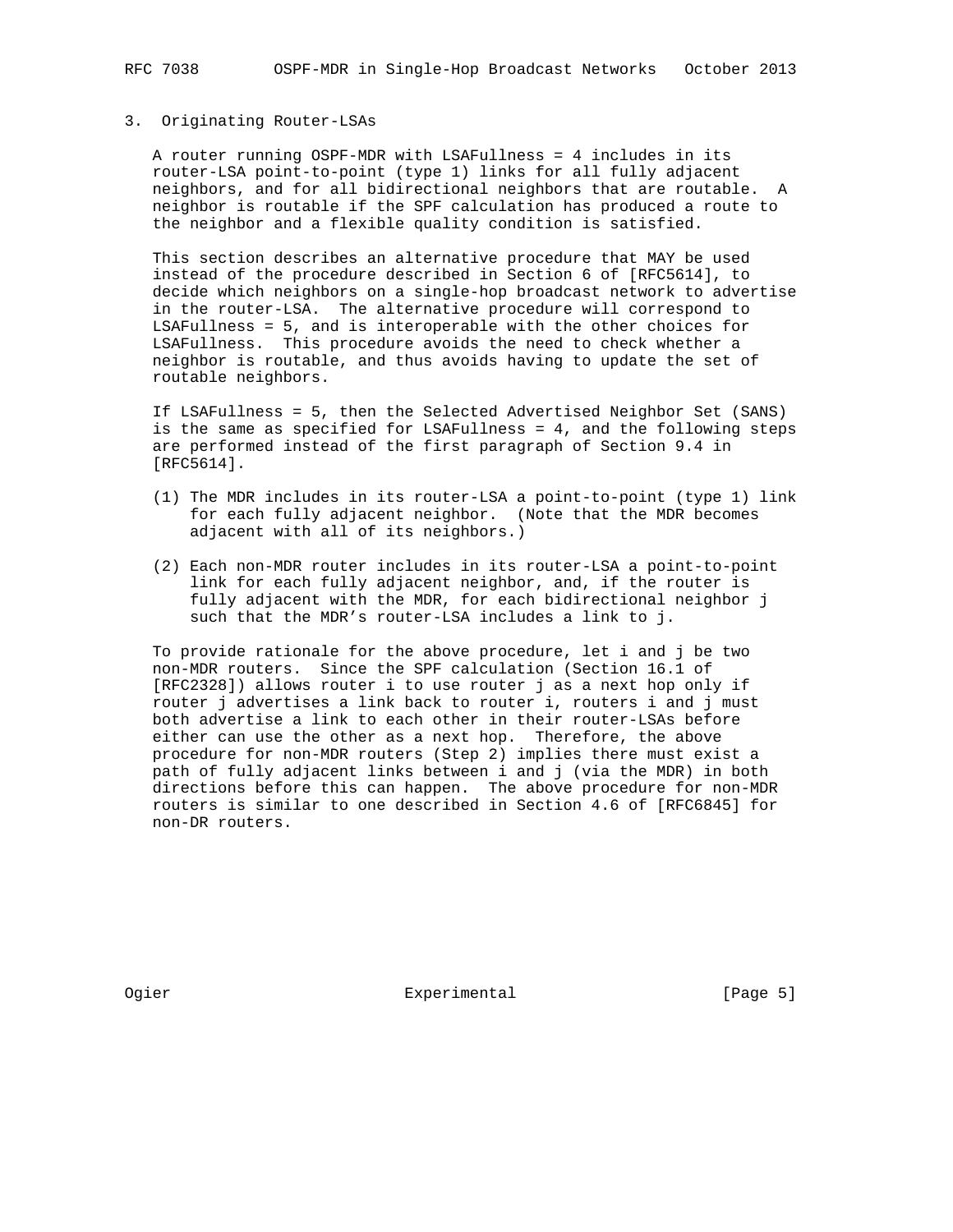## 4. MDR Selection Algorithm

 The MDR selection algorithm of [RFC5614] simplifies as follows in single-hop networks. The resulting algorithm is similar to the DR election algorithm of OSPF, but is slightly different (e.g., two Backup MDRs are selected). The following simplified algorithm is interoperable with the full MDR selection algorithm.

 Note that lexicographic order is used when comparing tuples of the form (RtrPri, MDR Level, RID). Also note that each router will form adjacencies with its Parents and dependent neighbors. In the following, the term "neighbor" refers to a bidirectional neighbor (in state 2-Way or greater).

Phase 1: Creating the neighbor connectivity matrix is not required.

Phase 2: MDR Selection

- (2.1) The set of Dependent Neighbors is initialized to be empty.
- (2.2) If the router has a larger value of (RtrPri, MDR Level, RID) than all of its (bidirectional) neighbors, the router selects itself as an MDR; selects its BMDR neighbors as Dependent Neighbors if AdjConnectivity = 2; then proceeds to Phase 4.
- (2.3) Otherwise, if the router's MDR Level is currently MDR, then it is changed to BMDR before executing Phase 3.
- Phase 3: Backup MDR Selection
- (3.1) Let Rmax be the neighbor with the largest value of (RtrPri, MDR Level, RID).
- (3.2) Determine whether or not there exist two neighbors, other than Rmax, with a larger value of (RtrPri, MDR Level, RID) than the router itself.
- (3.3) If there exist two such neighbors, then the router sets its MDR Level to MDR Other.
- (3.4) Else, the router sets its MDR Level to BMDR, and if AdjConnectivity = 2, adds Rmax and its MDR/BMDR neighbors as Dependent Neighbors.
- (3.5) If steps 3.1 through 3.4 resulted in the MDR Level changing from MDR Other to BMDR, then execute Step 2.2 again before proceeding to Phase 4. (This is necessary because running Step 2.2 again can cause the MDR Level to change to MDR.)

Ogier **Experimental** Experimental [Page 6]